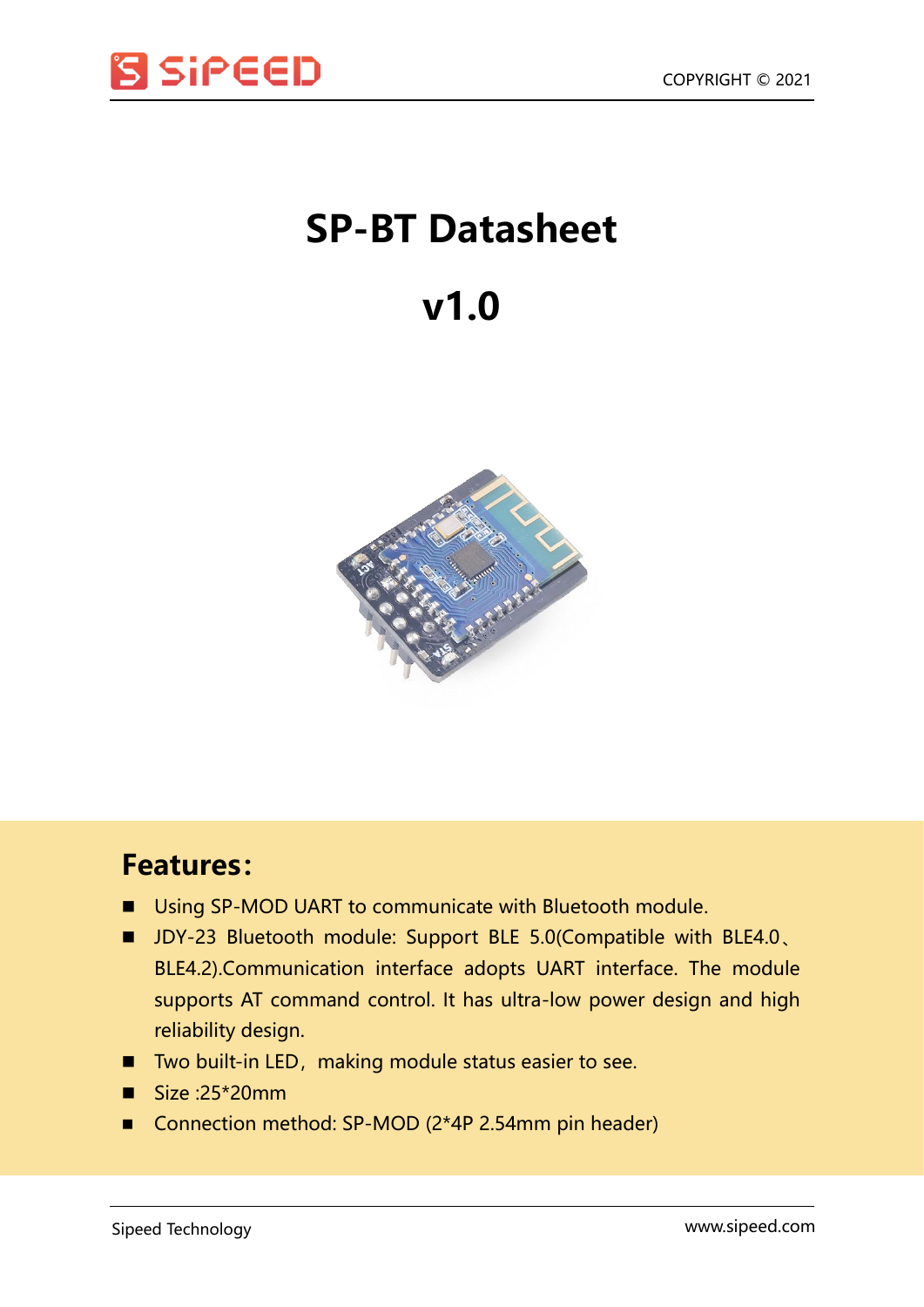

| <b>UPDATE</b> |                                      |
|---------------|--------------------------------------|
| V1.0          | 2019/4/5 Published original document |
|               |                                      |

|                          | <b>INTRODUCTION</b>                                        |
|--------------------------|------------------------------------------------------------|
| Bluetooth module: JDY-23 | <b>Working Frequency: 2.4GHz</b>                           |
|                          | Transmission Power: 4db(maixmun)                           |
|                          | Communication Interface: UART                              |
|                          | Supply voltage of external power supply :1.8V~3.6V         |
|                          | Range of working temperature : -40℃ - 80℃                  |
|                          | Antenna: Built-in PCB antenna                              |
|                          | Reception Sensitivity: -97dbm                              |
|                          | Support master-slave: Slave                                |
|                          | Bluetooth Version: BLE 5.0(Compatible with BLE4.0, BLE4.2) |
|                          | Awakening Current State: 800uA(Transmission)               |
|                          | Sleep Status of Current: <50uA (Transmission)              |
|                          | Deep Sleep of Current: 9uA (Not transmission)              |
|                          | Default baud rate: 9600                                    |

| <b>AT INSTRUCTION LIST</b> |                                                                     |  |
|----------------------------|---------------------------------------------------------------------|--|
| Order                      | Description                                                         |  |
| AT+POWR                    | Get transmit power                                                  |  |
| $AT+RST$                   | Soft reset                                                          |  |
| $AT+MAC$                   | Display MAC address                                                 |  |
| AT+NAME                    | Display Transmission name                                           |  |
| AT+HOSTEN                  | Slave mode or IBEACON work mode                                     |  |
| AT+IBUUID                  | <b>UUID of IBEACON</b>                                              |  |
| $AT+DISC$                  | <b>Disconnect</b>                                                   |  |
| AT+SLEEP                   | Configures the Sleep mode                                           |  |
| $AT+MTU$                   | Set the serial port for the APP to send a long number of<br>packets |  |

See [JDY-23-V2.1.pdf](https://dl.sipeed.com/shareURL/MAIX/HDK/sp_mod/sp_bt) for more information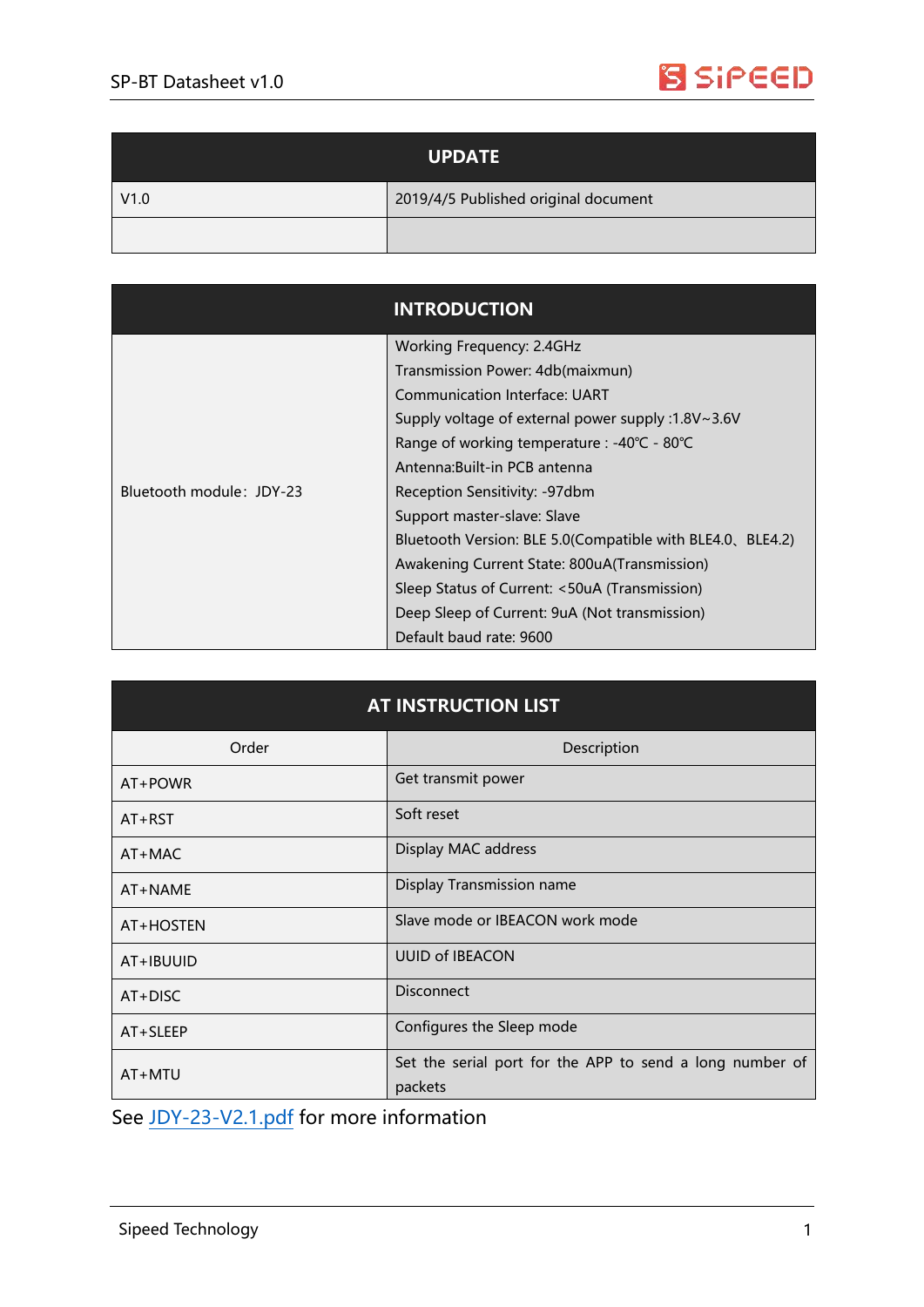

| <b>HARDWARE FEATURES</b>                      |                                   |  |
|-----------------------------------------------|-----------------------------------|--|
| voltage of external power<br>Supply<br>supply | $1.8V - 3.6V$                     |  |
| current of external power<br>Supply<br>supply | < 10mA                            |  |
| Temperature rise                              | $<$ 30K                           |  |
| Range of working temperature                  | $-40^{\circ}$ C ~ 85 $^{\circ}$ C |  |

| <b>SIZE</b> |                                                     |
|-------------|-----------------------------------------------------|
| Length      | 25mm                                                |
| Width       | 10 <sub>mm</sub>                                    |
| Height      | 3.4 mm (Excluding the height of pin header : 8.7mm) |